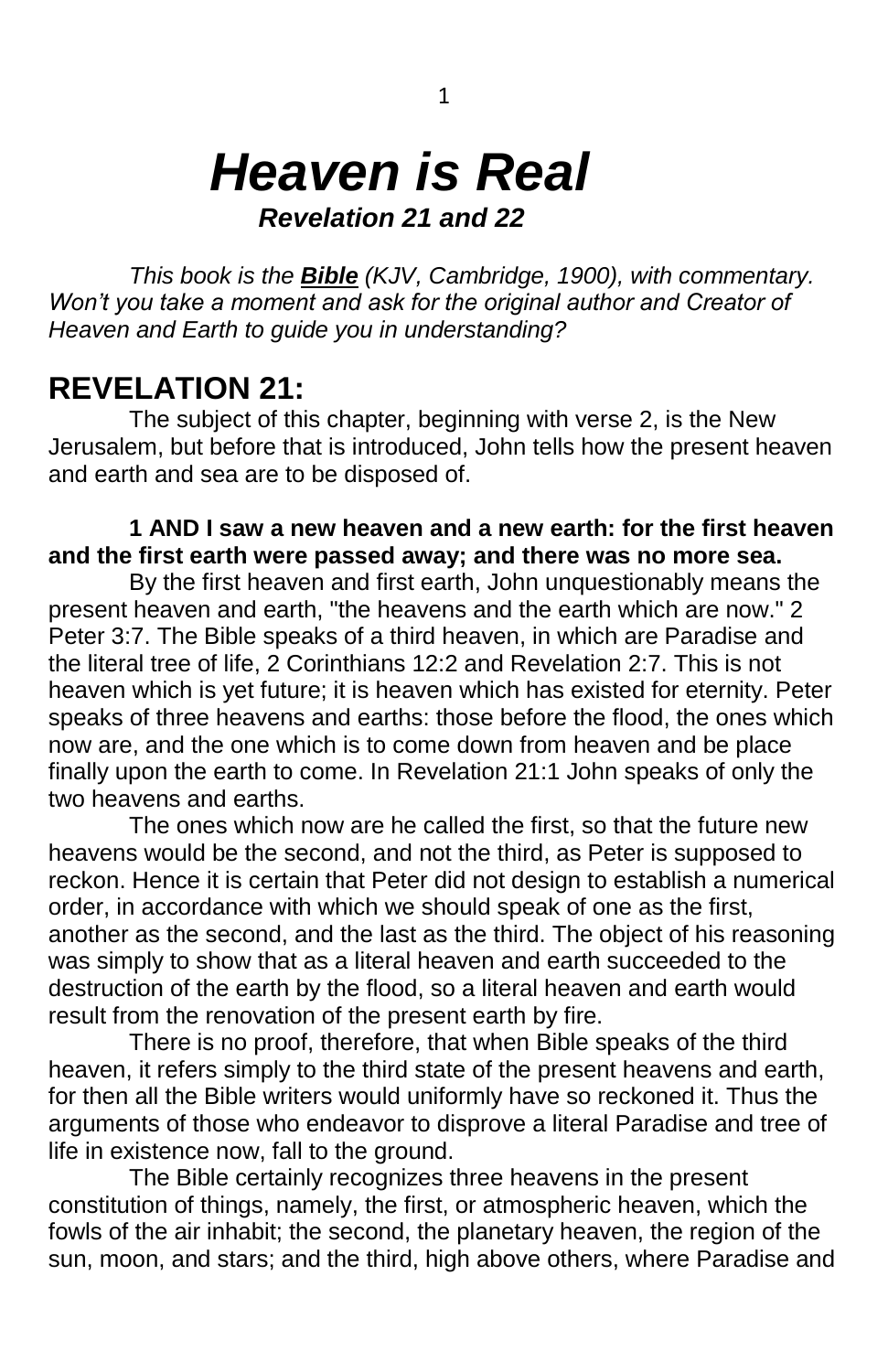the tree of life are found, Revelation 2:7, where God has His residence and His throne, Revelation 22:1-2.

Paul was caught up in heavenly vision, 2 Corinthians 12:2, to which Christ ascended when He left the earth, Revelation 12:5, where He now, as Priest-King, sits upon the throne with His Father,

Zechariah 6:13. Where the glorious city stands, awaiting the saints when they enter into eternal life, Revelation 21:2. Blessed be God that from that bright land intelligence has been brought to this far-off world of ours! Thanks be to His holy name that a way has been opened, which leads like a straight and shining path of light up to those blest abodes!

**2 And I John saw the holy city, new Jerusalem, coming down from God out of heaven, prepared as a bride adorned for her husband. 3 And I heard a great voice out of heaven saying, Behold, the tabernacle of God** *is* **with men, and he will dwell with them, and they shall be his people, and God himself shall be with them,** *and be* **their God. 4 And God shall wipe away all tears from their eyes; and there shall be no more death, neither sorrow, nor crying, neither shall there be any more pain: for the former things are passed away.**

In connection with the view which John has of the holy city coming down from God out of heaven, a voice is heard, saying, "The tabernacle of God is with men, and He will dwell with them." The great God takes up His abode on this earth, but we do not suppose that God is confined to this, or any other one of the worlds of His creation. Here He has a throne, and the earth enjoys so much of His presence that it may be said that He dwells among men and dwells there in a different sense from ever before. Why should this be thought a strange thing? God's only-begotten Son is here as ruler of His special kingdom. The holy city will be here. The heavenly hosts take an interest in this world probably above what they feel in any other; yea, reasoning from one of the Savior's parables, there will be more joy in heaven over one world redeemed than over ninety and nine which have needed no redemption.

"God shall wipe away all tears from their eyes." He does not literally wipe away tears from the eyes of His people, for there will be no tears in that kingdom to be wiped away. He wipes away tears by removing all causes of tears.

**5 And he that sat upon the throne said, Behold, I make all things new. And he said unto me, Write: for these words are true and faithful. 6 And he said unto me, It is done. I am Alpha and Omega, the beginning and the end. I will give unto him that is athirst of the fountain of the water of life freely.**

He that sits upon the throne is the same being that is mentioned in verses 11 and 12 of the preceding chapter. He says, "I make all things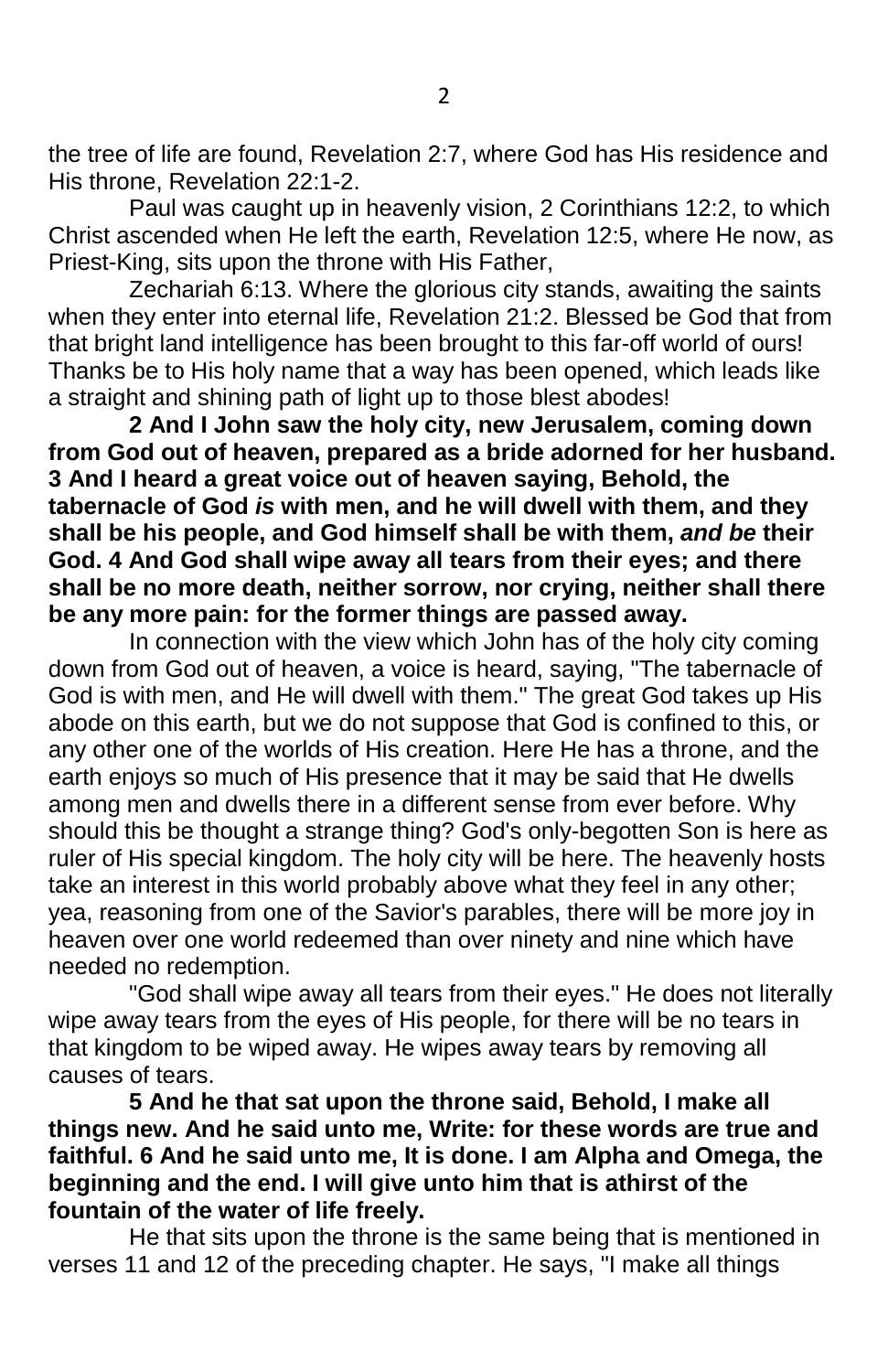new;" not, I make all new things. The earth is not destroyed, annihilated, and a new one created, but all things are made over new. Let us rejoice that these words are true. When this is accomplished, all will be ready for the utterance of that sublime sentence, "It is done." The dark shadow of sin has then forever vanished. The wicked, root and branch, Malachi 4:1, are destroyed out of the land of the living, and the universal anthem of praise and thanksgiving, Revelation 5:13, goes up from a redeemed world and a clean universe to a covenant-keeping God.

**7 He that overcometh shall inherit all things; and I will be his God, and he shall be my son. 8 But the fearful, and unbelieving, and the abominable, and murderers, and whoremongers, and sorcerers, and idolaters, and all liars, shall have their part in the lake which burneth with fire and brimstone: which is the second death.**

The over comer's are "Abraham's seed, and heirs according to the promise" Galatians 3:29. The promise embraces the world, Romans 4:13; and the saints will go forth upon the earth, not as servants or aliens, but as lawful heirs to the heavenly estate and proprietors of the soil.

But the fearful and unbelieving have their part in the lake that burneth with fire and brimstone. The word "fearful" has been a trouble to some conscientious ones, who have had fears more or less in all their Christian experience. It may be well, therefore, to inquire what kind of fear is here meant. It is not fear of our own weakness, or of the power of the tempter. It is not fear of sinning, or of falling out by the way, or of coming short at last. Such fear drives us to the Lord for help. But the fear mentioned here is connected with unbelief, a fear of the ridicule and opposition of the world, a fear to trust God and venture out upon His promises, a fear that He will not fulfill what He has declared, and that consequently one will be left to shame and loss for believing on Him. Cherishing such fear, one can be only half-hearted in His service. This is most dishonoring to God. This is the fear which we are commanded not to have, Isaiah 51:7. This is the fear which brings into condemnation here, and will finally bring all who are controlled by it into the lake of fire, which is the second death.

**9 And there came unto me one of the seven angels which had the seven vials full of the seven last plagues, and talked with me, saying, Come hither, I will shew thee the bride, the Lamb's wife. 10 And he carried me away in the spirit to a great and high mountain, and shewed me that great city, the holy Jerusalem, descending out of heaven from God, 11 Having the glory of God: and her light** *was* **like unto a stone most precious, even like a jasper stone, clear as crystal; 12 And had a wall great and high,** *and* **had twelve gates, and at the gates twelve angels, and names written thereon, which**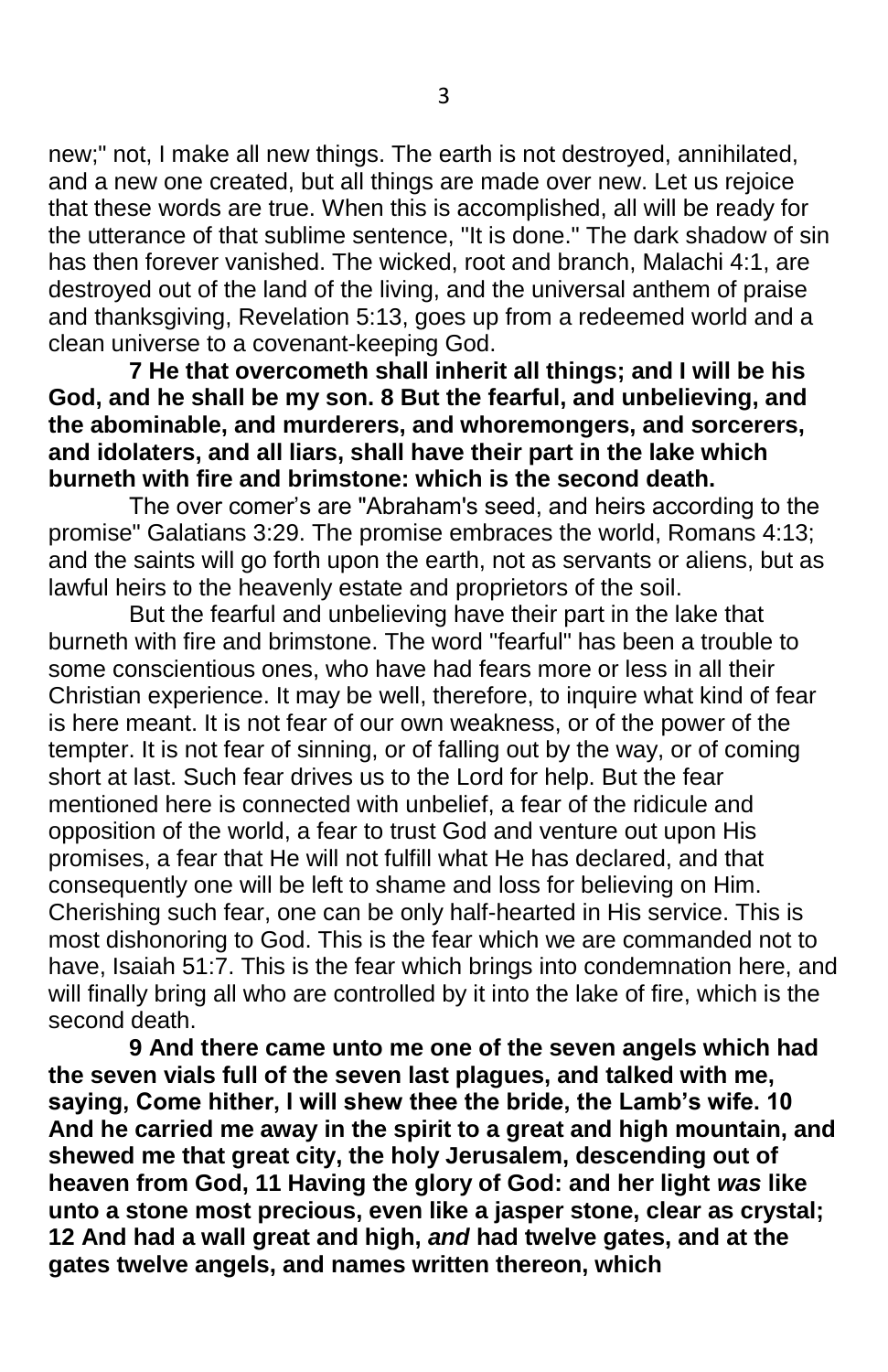**are** *the names* **of the twelve tribes of the children of Israel: 13 On the east three gates; on the north three gates; on the south three gates; and on the west three gates. 14 And the wall of the city had twelve foundations, and in them the names of the twelve apostles of the Lamb.**

This testimony is positive *that the New Jerusalem is the bride*, the Lamb's wife. The angel told John distinctly that he would show him the bride, the Lamb's wife. We may be sure that he did not deceive him, but fulfilled his promise to the very letter. He was shown the New Jerusalem, the city, which must therefore be the Lamb's wife. It would be unnecessary to offer a word of proof that this city is not the church, were it not that popular theology has so mystified the Scriptures as to give it this application. This city cannot be the church, because it would be absurd to talk of the church as lying foursquare, and having a north side, a south side, an east side, and a west side. It would be incongruous to speak of the church as having a wall great and high, and having twelve gates, three on each side toward the four points of the compass. Indeed, the whole description of the city which is given in this chapter would be more or less obscure if applied to the church.

In writing to the Galatians, Paul speaks of the same city and says that it is the mother of us all, referring to the church. The church, then, is not the city itself, but the children of the city. Verse 24 of the chapter under comment, speaks of the nations of the saved, who walk in the light of this city. These are nations of the saved, who walk in the light of this city. These nations who are saved will constitute the church and are distinct from the city, in the light of which they walk. It follows that the city is a literal city built of all the precious materials here described. But how can it then be the bride, the Lamb's wife? Inspiration has seen fit to speak of it under this figure, and with every believer in the Bible that should be sufficient.

With this view, all is harmony. Christ is called Father of His people, Isaiah 9: 6, the Jerusalem above is called our mother, and we are here children. Carrying out the figure of marriage, Christ is represented as the Bridegroom, the city as the bride, and we, the church, as the guests. There is not confusion of personalities here. The popular view, which makes the city the church, and the church the bride, makes the church at the same time both mother and children, both bride and guests.

The view that the marriage of the Lamb is the inauguration of Christ as King upon the throne of David, and that the parables of Matthew 22:1- 14; 25:1-13; Luke 12:35-37; 19:12-27, apply to that event, is further confirmed by a well- known ancient custom. It is said that when a person took his position as ruler over the people, and was invested with that power,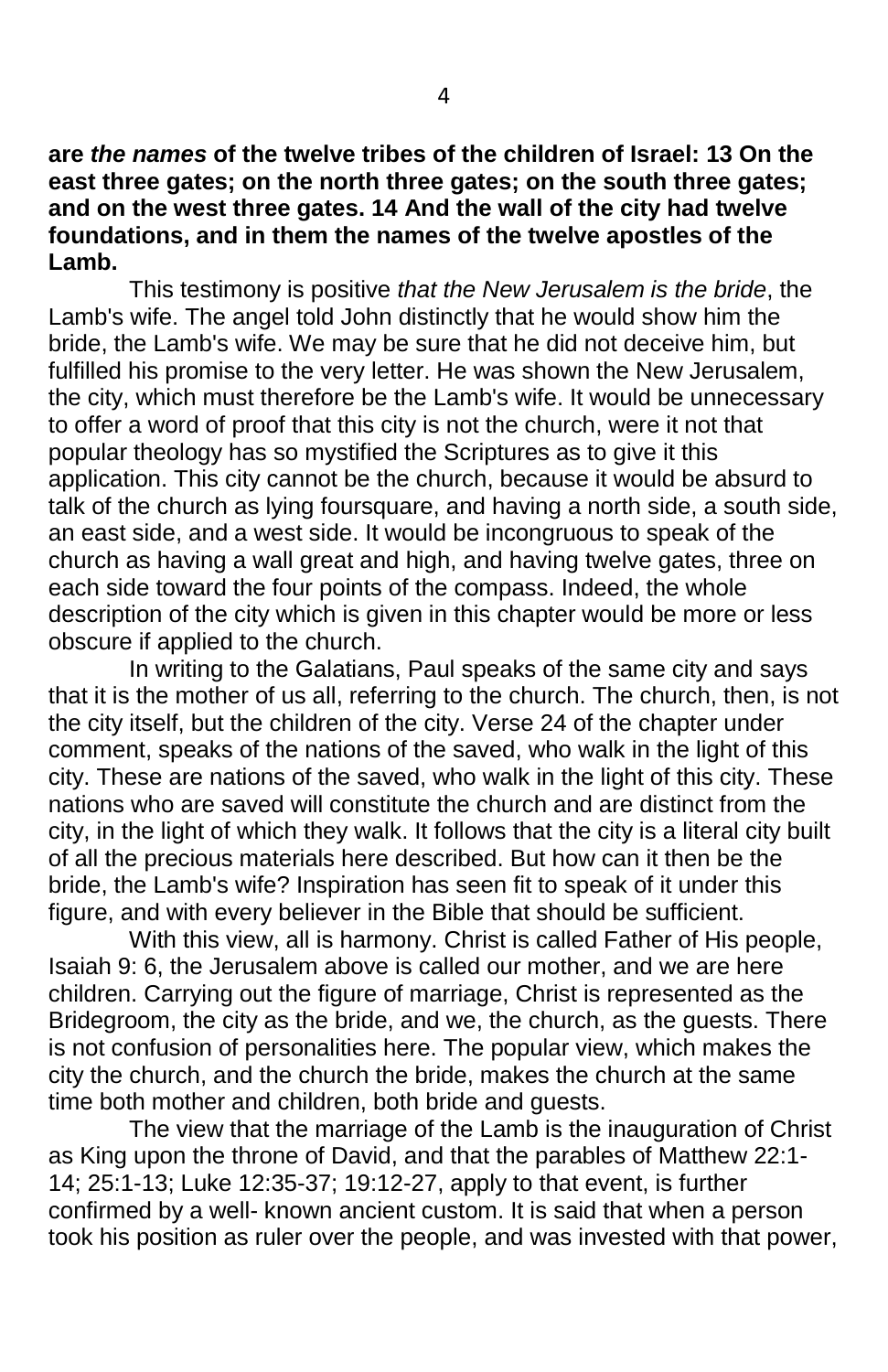it was called a marriage, and the usually accompanying feast was called a marriage supper.

The names of the twelve apostles in the foundations of the city show it to be a Christian and not a Jewish city. The names of the twelve tribes on the gates, show that all the saved from all ages, are reckoned as belonging to some one of the twelve tribes, for all must enter the city through some one of the twelve gates. This explains those instances in which Christians are called Israel, and are addressed as the twelve tribes, as in Romans 2:28-29; 9:6-8; Galatians 3:29; Ephesians 2:12-13; James 1:1; Revelation 7:4.

**15 And he that talked with me had a golden reed to measure the city, and the gates thereof, and the wall thereof. 16 And the city lieth foursquare, and the length is as large as the breadth: and he measured the city with the reed, twelve thousand furlongs. The length and the breadth and the height of it are equal. 17 And he measured the wall thereof, an hundred** *and* **forty** *and* **four cubits,** *according to* **the measure of a man, that is, of the angel. 18 And the building of the wall of it was** *of* **jasper: and the city** *was* **pure gold, like unto clear glass.**

According to this testimony the city is laid out in a perfect square, measuring equally on all sides. The measure of the city, John declares, was twelve thousand furlongs. Twelve thousand furlongs, eight furlongs to the mile, equal fifteen hundred miles. It may be understood that this measure is the measure of the whole circumference of the city, not merely of one side. This appears to have been the ancient method of measuring cities. The whole circumference was taken, and that was said to be the measure of the city. According to this rule, the New Jerusalem will be three hundred and seventy-five miles in length on each side. The length, breadth, and height of it are equal. From this language, the question has arisen whether the city shown to John was a high as it was long and broad.

Taking the cubit at about twenty-two inches, the length which is most commonly assigned to the ancient cubit, it would give only two hundred and sixty-four feet as the height of the wall. Now if the city is just as high as it is long and broad, that is, three hundred and seventy-five miles, this wall of less than three hundred feet would be in comparison a most insignificant affair. Probably therefore the height of the buildings of the city is to be judged by the height of the wall, which is distinctly given.

The building of the wall was of jasper. This precious stone is usually described as of "a beautiful bright green color, sometimes clouded with white or spotted with yellow." This we understand to be the material of the main body of the wall built upon the twelve foundations hereafter described. Let it be remembered that this jasper wall was "clear as crystal", verse 11, revealing all the glories within.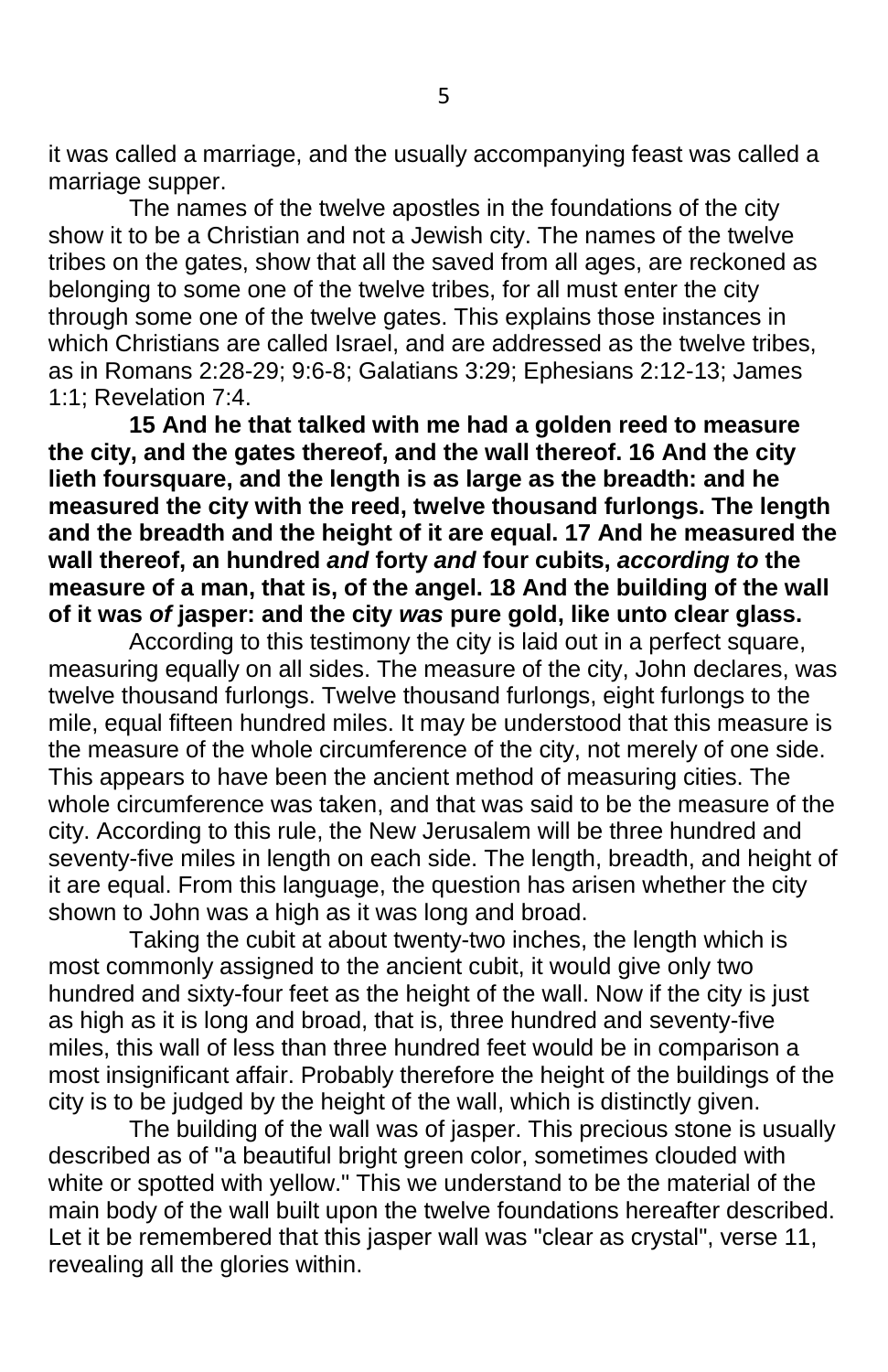**19 And the foundations of the wall of the city** *were* **garnished with all manner of precious stones. The first foundation** *was* **jasper; the second, sapphire; the third, a chalcedony; the fourth, an emerald; 20 The fifth, sardonyx; the sixth, sardius; the seventh, chrysolite; the eighth, beryl; the ninth, a topaz; the tenth, a chrysoprasus; the eleventh, a jacinth; the twelfth, an amethyst.**

If we consider this description exclusively metaphorical, as is done by many who profess to be Bible teachers, and spiritualize away this city into ethereal nothingness, how unmeaning do these minute descriptions appear! But if we take it in its natural and obvious signification, and look upon the city as the prophet evidently intended, as a literal and tangible abode, our glorious inheritance, the beauties of which we are to look upon with our own eyes, how the glory of the scene is enhanced!

Though it is not for mortal man of himself to conceive of the grandeur of the things which God has prepared for those who love Him, yet viewed literally, men may delight to contemplate the glories of their future abode. We love to dwell upon those descriptions which convey to our minds an idea of the loveliness and beauty which will characterize our eternal home. As we become absorbed in the contemplation of an inheritance tangible and sure, courage springs up anew, hope revives, faith plumes her wings. With feeling of thanksgiving to God that He has placed it within our power to gain an entrance to the mansions of the redeemed, we resolve anew, despite the world and all its obstacles, that we will be among the sharers in the proffered joy. Let us, then, consider the precious foundation stones of that great city, through whose gates of pearl God's people may hope soon to enter. However, many gemologists assert that it is difficult to identify the precious stones of the Bible in our day. Suffice it to say, they are beautiful beyond our imagination!

### **21 And the twelve gates** *were* **twelve pearls; every several gate was of one pearl: and the street of the city** *was* **pure gold, as it were transparent glass.**

The beautiful city of God, built of materials most precious here on earth, is very appropriately described as having gates of pearl. But more than that, the scripture says that each gate is of a single pearl. Iridescent and glowing with the beautiful colors reflected from the foundations, these portals swing wide to welcome the redeemed to their eternal home.

In this verse, as also in verse 18, the city is spoken of as built of gold, pure, like clear glass, that is, transparent glass. Think for a moment what the appearance of a street so paved would be. The gorgeous palaces on either side would be reflected beneath, and the boundless expanse of the heavens above would also appear below; so that to the person walking those golden streets it would appear that both he himself and the city were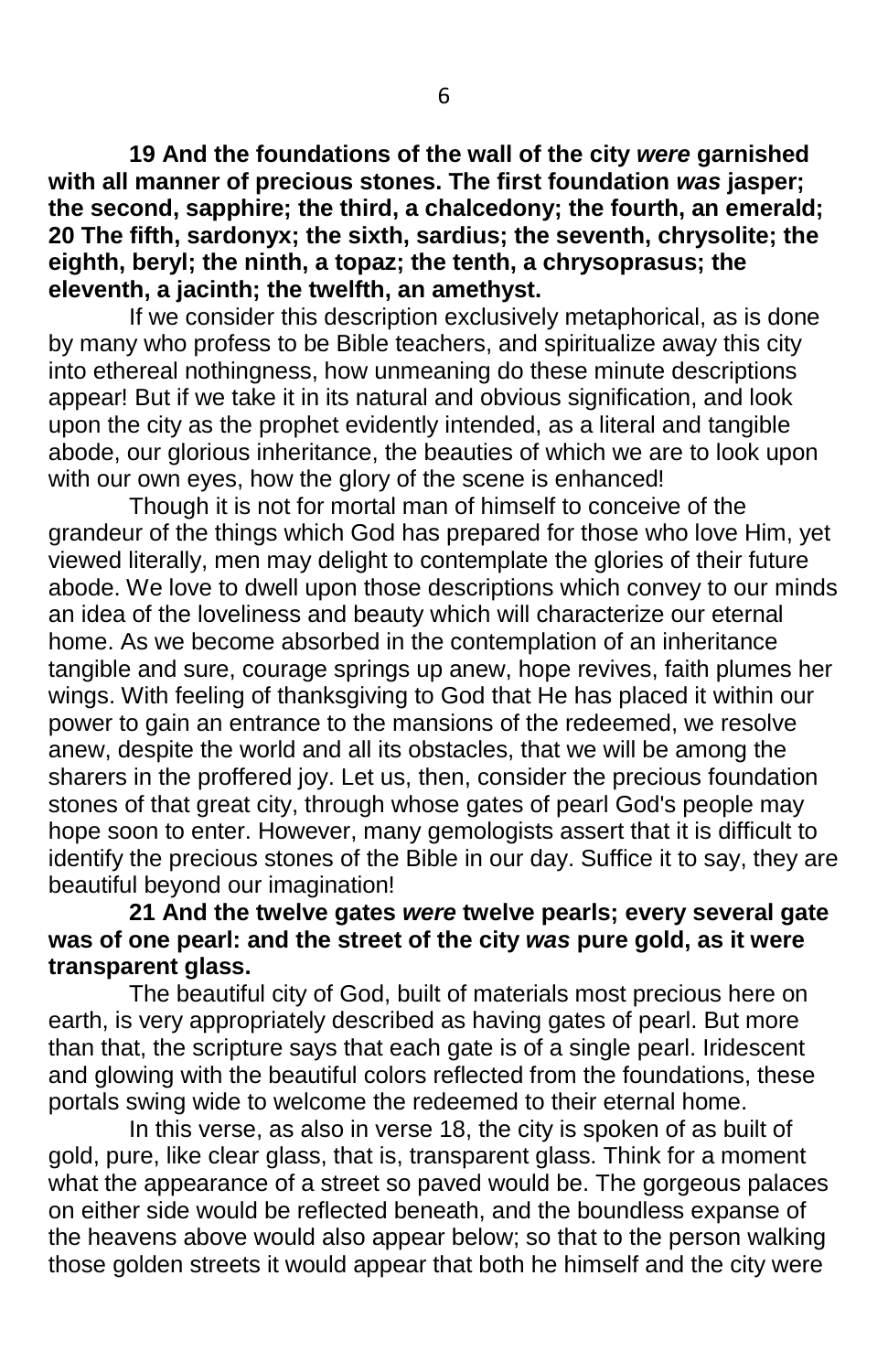suspended between the infinite heights above and the unfathomable depths below, while the mansions on either side of the street, having also powers of reflection, would marvelously multiply both palaces and people, and would render the whole scene novel, pleasing, beautiful, and grand beyond conception.

#### **22 And I saw no temple therein: for the Lord God Almighty and the Lamb are the temple of it.**

With a temple is naturally associated the idea of sacrifices and mediatorial work, but when the city is located upon the new world, there will be no such work to be performed. Sacrifices and offerings, and all mediatorial work based on them, will be forever past. Hence there will be no need of the outward symbol of such work. But the temple in old Jerusalem, besides being a place for sacrificial worship, was the beauty and glory of the place. As if to anticipate the question that might arise as to what would constitute the ornament and glory of the new city if there is to be no temple therein, the prophet answers, "The Lord God Almighty and the Lamb are the temple of it."

**23 And the city had no need of the sun, neither of the moon, to shine in it: for the glory of God did lighten it, and the Lamb** *is* **the light thereof. 24 And the nations of them which are saved shall walk in the light of it: and the kings of the earth do bring their glory and honour into it. 25 And the gates of it shall not be shut at all by day: for there shall be no night there. 26 And they shall bring the glory and honour of the nations into it. 27 And there shall in no wise enter into it any thing that defileth, neither** *whatsoever* **worketh abomination, or** *maketh* **a lie: but they which are written in the Lamb's book of life.**

It is in the city alone, probably, that there is no night. There will of course be days and nights in the new earth, but they will be days and nights of surpassing glory. In speaking of this time, the prophet says, "Moreover, the light of the moon shall be as the light of the sun, and the light of the sun shall be sevenfold, as the light of seven days, in the day that the Lord bindeth up the breach of His people, and healeth the stroke of their wound." Isaiah 30:26. But if the light of the moon in that state is as the light of the sun, how can there be said to be night there? The light of the sun will be sevenfold, so that although the night is to be as our day, the day will be sevenfold brighter, making the contrast between day and night there as marked, perhaps, as at the present time. Both will be surpassingly glorious.

Verse 24 speaks of nations and kings. The nations are the nations of the saved, and in the new-earth state we are all kings in a certain sense. We possess a "kingdom," and are to "reign" forever and ever. But it appears from some of our Saviors parables, as in Matthew 25:21-23, that some will occupy in a special sense the position of rulers, and may thus be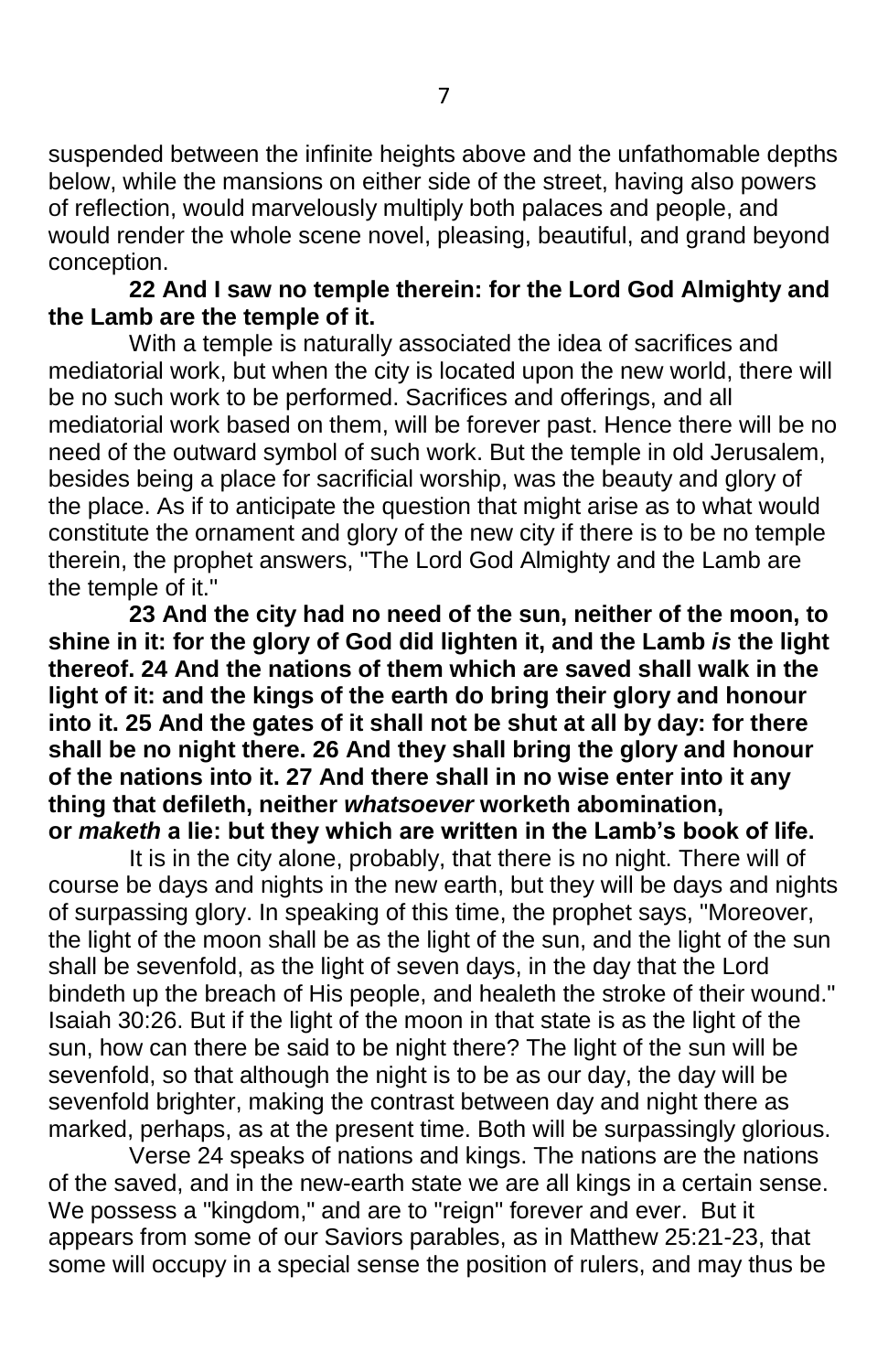spoken of as kings of the earth in connection with the nations of the saved. These will bring their glory and honor into the city, when on the Sabbaths and new moons they there come up to worship before God, Isaiah 66:23.

Reader, do you want a part in the eternal glories of this heavenly city? See to it, then, that your name is written in the Lamb's book of life; for those only whose names are on that heavenly "roll of honor" can enter there.

## **REVELATION 22**

**1 AND he shewed me a pure river of water of life, clear as crystal, proceeding out of the throne of God and of the Lamb. 2 In the midst of the street of it, and on either side of the river,** *was there* **the tree of life, which bare twelve** *manner of* **fruits,** *and* **yielded her fruit every month: and the leaves of the tree** *were* **for the healing of the nations.**

The angel continues to show John the wonderful things of the city of God. In the midst of the street of the city was the tree of life. Although the word "street" is here used in the singular number with the definite article "the" before it, it is not supposed that there is but one street in the city, for there are twelve gates, and there must of course be a street leading to each gate. But the street here spoken of is the street by way of distinction, the main street, or as the original word signifies, the broad way, the great avenue.

The tree of life is in the midst of this street, but is on either side of the river of life. Therefore the river of life is also in the midst of the street of the city. This river proceeds from the throne of God. The picture thus presented before the mind is this: The glorious throne of God at the head of the broad way, or avenue; out of that throne the river of life, flowing lengthwise through the center of the street; and the tree of life growing on either side, forming a high and magnificent arch over that majestic stream, and spreading its life-bearing branches far away on either side. How wide this broad street is, we have no means of determining, but it will be at once perceived that a city three hundred seventy-five miles square, would have an ample space for its great avenue.

But how can the tree of life be one tree, and still be on either side of the river? It is evident that there is but one tree of life. From Genesis to Revelation it is spoken of as but one the tree of life. To be at once on both sides of the river, it must have more than one trunk, in which case it would be united above in order to form but one tree. John, caught away in the Spirit, and presented with a minute view of this wonderful object, says that it was on either side of the river.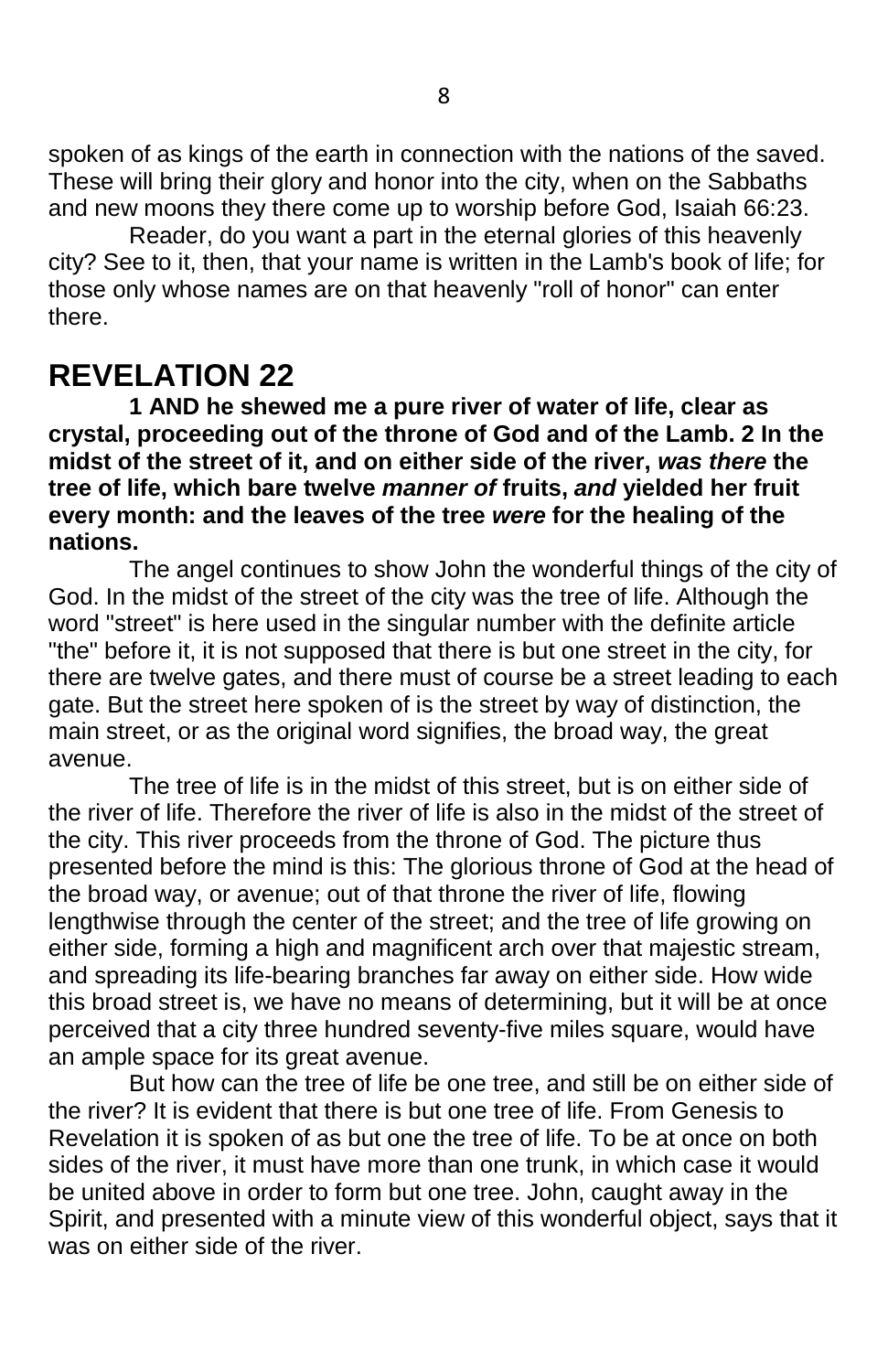The tree of life bears twelve kinds of fruit, and yields its fruit every month. This fact throws light upon the declaration in Isaiah 66:23, that all flesh shall come up "from one moon to another" to worship before the Lord of hosts. The Greek phrase in the verse before us is, *kata mena hekaston*, "each month."

The Septuagint has here *men ek menos*, "from month to month." The redeemed come up to the holy city from month to month to partake of the fruit of the tree of life. Its leaves are for the healing of the nations, literally, the service of the nations. This cannot be understood as implying that any will enter the city in a diseased or deformed condition to need healing; for then the conclusion would follow that there will always be persons there in that condition. We have reason to believe the service of the leaves, whatever it is, will be perpetual, like the use of the fruit. The idea of disease and deformity in the immortal state is contrary to the express declarations of Scripture. "The inhabitant shall not say, I am sick", Isaiah 33:24.

#### **3 And there shall be no more curse: but the throne of God and of the Lamb shall be in it; and his servants shall serve him:**

This language proves that the great God, the Father, is referred to, as well as to the Son. The marks of the curse, the deadly miasma, and the ghastly scenes of desolation and decay, will no more be seen on the earth. Every breeze will be balmy and life-giving, every scene is beauty, and every sound that of music.

#### **4 And they shall see his face; and his name** *shall be* **in their foreheads.**

The word "His," in the sentence, "They shall see His face," refers to the Father; for He is the one whose name is in their foreheads. That it is the Father, we learn from Revelation 14:1. This will be a fulfillment of promise in Matthew 5:8, "Blessed are the pure in heart: for they shall see God."

**5 And there shall be no night there; and they need no candle, neither light of the sun; for the Lord God giveth them light: and they shall reign for ever and ever. 6 And he said unto me, These sayings** *are* **faithful and true: and the Lord God of the holy prophets sent his angel to shew unto his servants the things which must shortly be done. 7 Behold, I come quickly: blessed** *is* **he that keepeth the sayings of the prophecy of this book.**

Here, again, we have the declaration that there shall be no night in the city, for the Lord God will be the light of the place. Christ Himself, through whom all these revelations have come, repeats the promise which has been the hope of men through the ages, "Behold, I come quickly." To keep the sayings of the prophecy of this book is to obey the injunctions connected with the prophecy, as, for instance, in Revelation 14:9-12.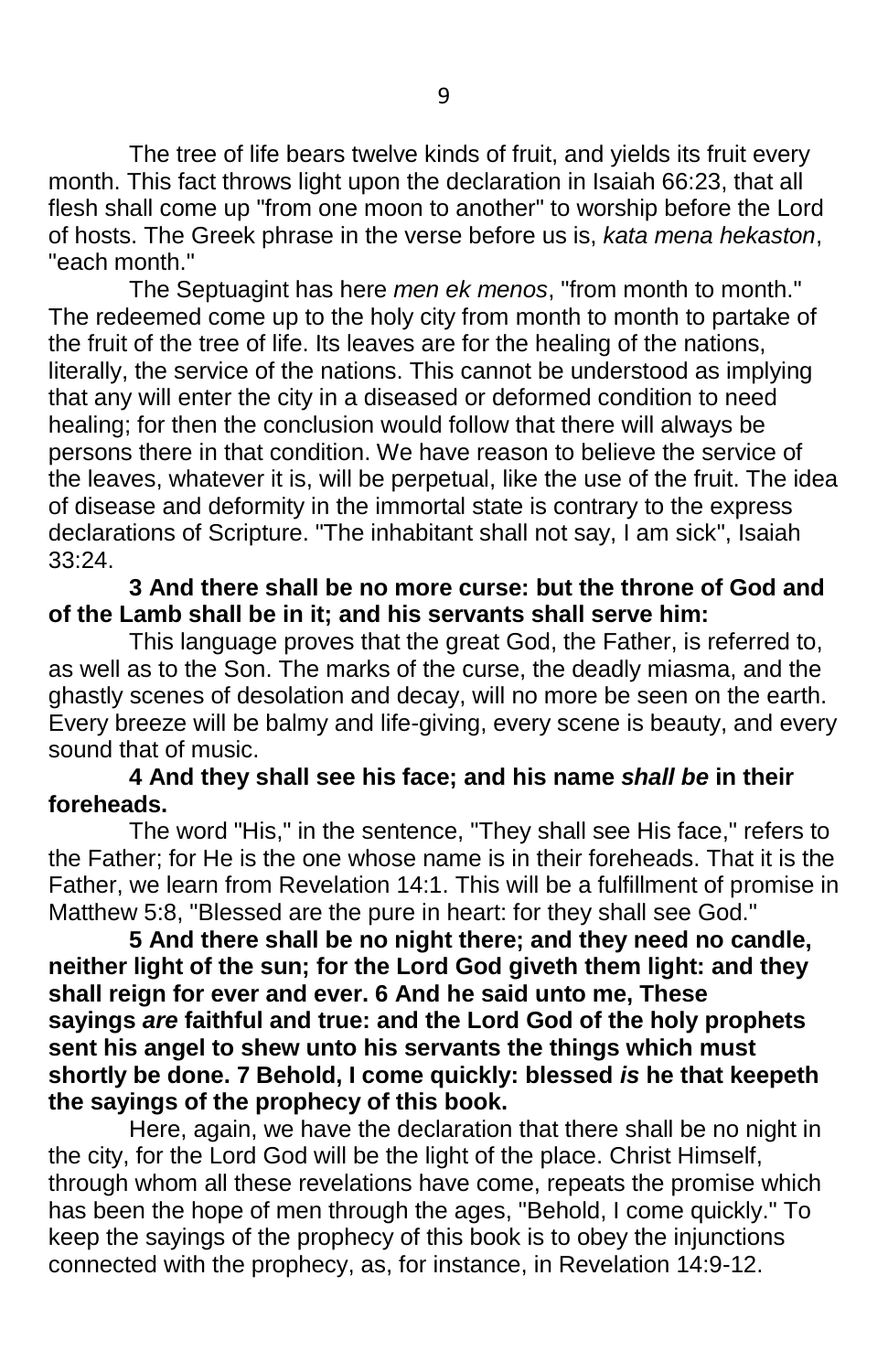**8 And I John saw these things, and heard** *them***. And when I had heard and seen, I fell down to worship before the feet of the angel which shewed me these things. 9 Then saith he unto me, See** *thou do it* **not: for I am thy fellowservant, and of thy brethren the prophets, and of them which keep the sayings of this book: worship God. 10 And he saith unto me, Seal not the sayings of the prophecy of this book: for the time is at hand. 11 He that is unjust, let him be unjust still: and he which is filthy, let him be filthy still: and he that is righteous, let him be righteous still: and he that is holy, let him be holy still. 12 And, behold, I come quickly; and my reward** *is* **with me, to give every man according as his work shall be.** 

In verse 10 John is told not to seal the sayings of the prophecy of this book. The popular theology of our day says that the book is sealed, but this plainly contradicts what John was told. Verse 11 proves that probation closes and the cases of all are unalterably fixed. For eternity, before the coming of Christ; for in the next verse Christ says, "Behold, I come quickly." What presumption, then, to claim, as some do, that there will be probation even after that event! Christ's reward is with Him, to give every man as his work shall be. This is another conclusive proof that there can be no probation after that event. All the living wicked, those "that know not God," the heathen, and those "that obey not the gospel of our Lord Jesus Christ," the sinners of Christian lands, 2 Thessalonians 1:8, will be visited with swift destruction from Him who then comes in flaming fire to take vengeance on His foes.

The declaration of verse 11 marks the close of probation, which is the close of Christ's work as mediator; see also Daniel 12:1, when Michael (Christ) stands up, the record books are completed. We are taught by the subject of the sanctuary that this work closes with the examination of the records of the living in the investigative judgment. When this is accomplished, the irrevocable fiat can be pronounced, let he who is filthy and he is righteous, remain as they are forever from that time forward. The investigation of life records, beginning with Adam, is underway right now! Soon, none know how soon, it will take up the records of the living. And when that work is accomplished, the investigation is over and Christ's return will follow shortly thereafter.

**13 I am Alpha and Omega, the beginning and the end, the first and the last. 14 Blessed** *are* **they that do his commandments that they may have right to the tree of life, and may enter in through the gates into the city.**

Christ here gives to Himself the appellation of Alpha and Omega, the beginning and the end, the first and the last, verse 14, as before noticed, is the language of Christ. The commandments of which He speaks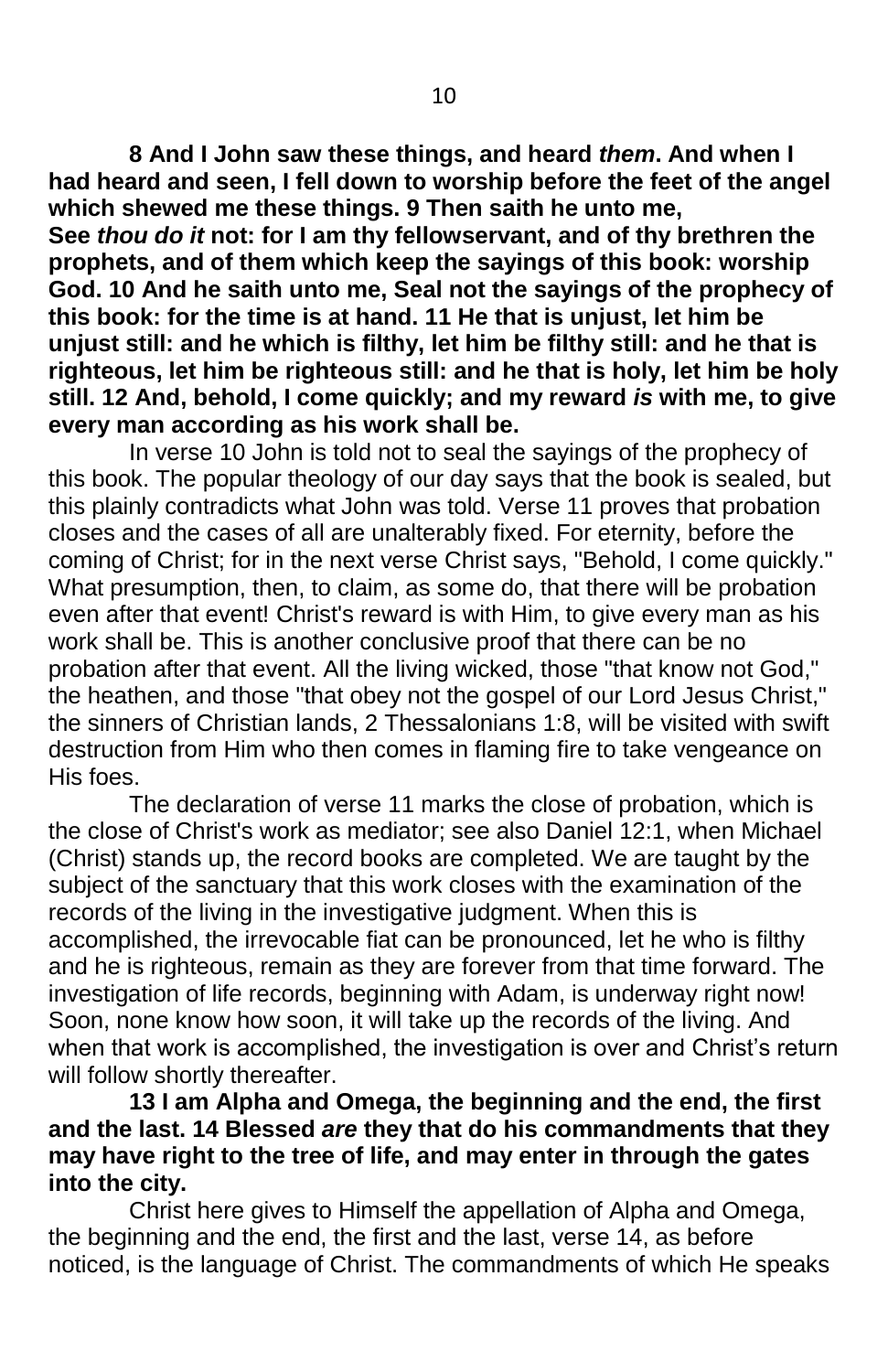are His Father's. Reference here must be to the Ten Commandments as delivered on Mt. Sinai. He pronounces a blessing upon those who keep them. Thus in the closing chapter of the word of God, and near the very close of the last testimony which the faithful and true Witness there left for His people, He solemnly pronounces a blessing upon those who keep the commandments of God. Let those who believe in the abolition of the law, candidly consider the decisive bearing of this important fact.

Instead of the reading, "Blessed are they that do His commandments," some translations have, "Blessed are they that wash their robes." There seems to be good evidence that the first transcription is correct. The latter transcription is a variation by the error of transcribers. The Syriac New Testament, one of the very earliest translations from the original Greek and reads according to the Authorized Version (the KJV). Cyprian, whose writings antedate any extant Greek manuscript, quotes the text as reading; "Blessed are they that do His commandments". We may therefore safely consider commandments as the genuine reading.

**15 For without** *are* **dogs, and sorcerers, and whoremongers, and murderers, and idolaters, and whosoever loveth and maketh a lie.** 

A dog is the Bible symbol for a shameless and impudent man. Who would wish to be left in the company of those whose lot is outside the city of God? Yet how many will stand condemned as idolaters, how many as those who make lies, and how many more as those who love them, and love to circulate them after they are made!

#### **16 I Jesus have sent mine angel to testify unto you these things in the churches. I am the root and the offspring of David,** *and* **the bright and morning star.**

Jesus testifies these things in the churches, showing the entire book of Revelation is given to the seven churches, which is another incidental proof that the seven churches are representatives of the church through the entire gospel age. Christ is the offspring of David, in that He appeared on earth in the line of David's descendants. He is the root of David, inasmuch as He is the great prototype of David, and the maker and upholder of all things.

#### **17 And the Spirit and the bride say, Come. And let him that heareth say, Come. And let him that is athirst come. And whosoever will, let him take the water of life freely.**

Thus are all invited to come. The Lord's love for mankind would not be satisfied in merely preparing the blessings of eternal life, opening the way to them, and announcing that all might come who would; but He sends out an earnest invitation to come. He sets it forth as a favor done to Himself if those invited will come and partake of the infinite blessings provided by His infinite love. His invitation, how gracious, how full, how free! Not one of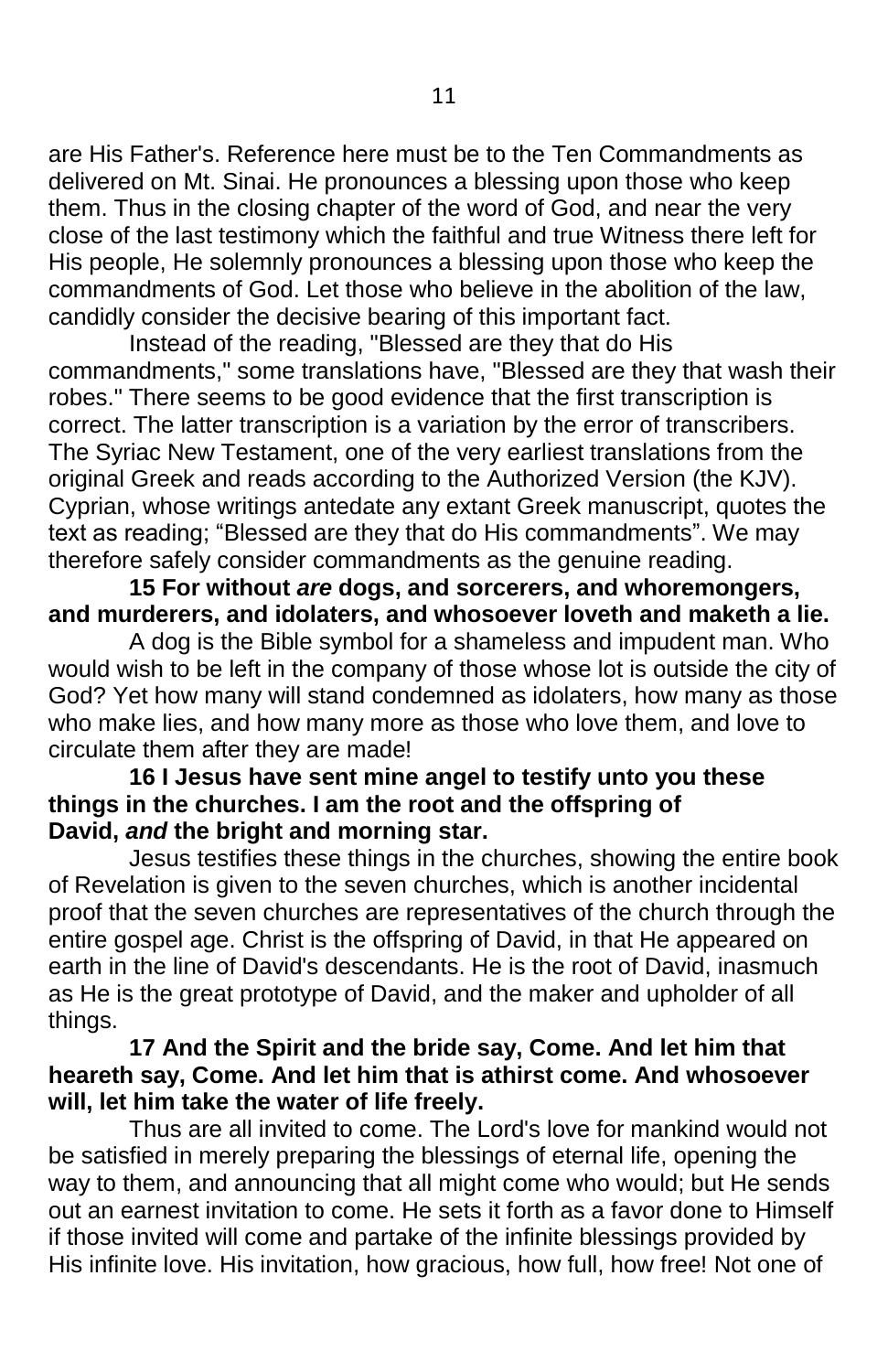those who are finally lost will ever have occasion to complain that the provisions made for their salvation were not sufficiently ample. They can never reasonably object that the light given to show them the way of life was not sufficiently clear. They can never excuse themselves on the ground that the invitations and entreaties that Mercy has given them to turn and live, were not sufficiently full and free. From the very beginning, there has been a power exerted as strong as could be exerted and yet, still leave man his own free agent, a power to draw him heavenward, and raise him from the abyss into which he has fallen. "Come!" has been the entreaty of the Spirit from the lips of God Himself, from the lips of His prophets, from the lips of His apostles, and from the lips of His Son, even while, in His infinite compassion and humility, He was paying the debt of our transgression.

The last message of mercy as it is now going forth is the final utterance of divine longsuffering and compassion. Come, is the invitation it gives. Come, for all things are ready. The last sound that will fall from Mercy's lips on the ear of the sinner before the thunders of vengeance burst upon him, will be the heavenly invitation, Come. So great is the lovingkindness of a merciful God to rebellious man.

Yet, many will not come. Acting independently and deliberately, they refuse to come. So when they shall see Abraham, Isaac and Jacob in the kingdom of God, and themselves thrust out, they will have no one to accuse, no one to blame, but themselves. They will be brought to feel this in all its bitterness when the time has come for the condemnation of the lost, true to the letter. Every guilty conscience will echo, Ye knew your duty, but you did it not. Dread words! It throws the weight of every man's perdition on himself, directly home. . . Ye knew your duty, but you did it not!

The bride also says, Come. But the bride is the city, and how does it say, Come? If we could be strengthened to behold the living glories of that city and live, and should be permitted to gaze upon its dazzling beauty, and be assured that we had a perfect right to enter therein, and revel in its glory forever and ever, would it not then say to us, Come, with a persuasion which no power could resist? Who of us, in view of this, could turn away, and say, I have no desire for an inheritance there?

But though we cannot now look upon that city, the unfailing word of God has promised it, and that is sufficient to inspire us with implicit and living faith. Through the channel of that faith it says to us, come. Come, if you would inherit mansions where sickness, sorrow, pain, and death can never enter; if you would have a right to the tree of life, and pluck its immortal fruit, and eat and live; if you would drink of the water of the river of life that flows from the throne of God, clear as crystal. Come, if you would obtain through those glittering gates of pearl an abundant entrance into the eternal city; if you would walk its streets of transparent gold; if you would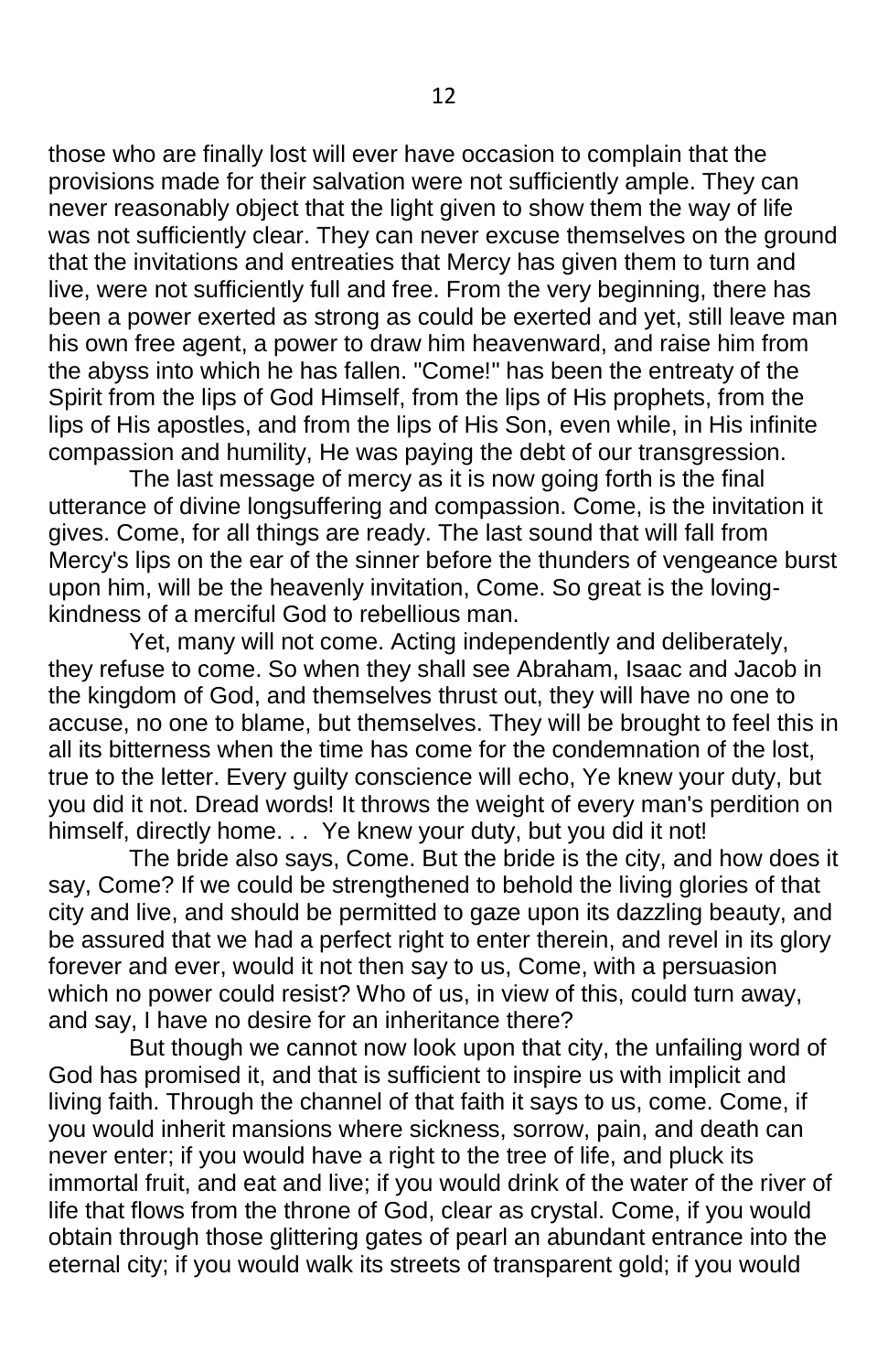behold its glowing foundation stones; if you would see the King in His beauty on His throne. Come, if you would sing the jubilee song of millions, and share their joy. Come, if you would join the anthems of the redeemed with their melodious harps, and know that your exile is forever over, and this is your eternal home. Come, if you would receive a palm of victory, and know that you are forever free. Come, if you would exchange the furrows of your care-worn brow for a jeweled crown. Come, if you would see the salvation of the ransomed myriads, the glorified throng which no man can number.

Come, if you would drink from the pure fountain of celestial bliss, if you would shine as the stars forever in the firmament of glory, if you would share in the unutterable rapture that fills the triumphant hosts as they behold before them unending ages of glory ever brightening and joys ever new.

The bride does say, Come. Who of us can resist the invitation? The word of truth is pledged to us that if we keep the commandments of God and the faith of Jesus, we shall have right to the tree of life, we shall enter in through the gates into the city. We shall feel that we are at home in our Father's house, the very mansions prepared for us, and realize the full truth of the cheering words, "Blessed are they which are called unto the marriage supper of the Lamb." Revelation 19:9.

"Let him that hears say, Come". We have heard of the glory, of the beauty, of the blessings, of that goodly land, and we say Come. We have heard of the river with it verdant banks, of the tree with its healing leaves, of the bowers that bloom in the Paradise of God, and we say, Come. Whosoever will; let him come and take of the water of life freely.

**18 For I testify unto every man that heareth the words of the prophecy of this book, If any man shall add unto these things, God shall add unto him the plagues that are written in this book: 19 And if any man shall take away from the words of the book of this prophecy, God shall take away his part out of the book of life, and out of the holy city, and** *from* **the things which are written in this book.** 

What is it to add to, or take from, the book of this prophecy? Let it be borne in mind that it is the book of this prophecy, or the Revelation, which is the subject of remark. Hence the words in regard to adding to or taking from are exclusive to this book. Nothing can be called an addition except something added to it with the intention of having it considered as a genuine part of the book of Revelation. To take from the book would be to suppress some part of it. As the book of Revelation could not be called an addition to the book of Daniel, so if God should see fit to make further revelations to us by His Spirit, it would be no addition to the book of Revelation unless it should claim to be a part of that book.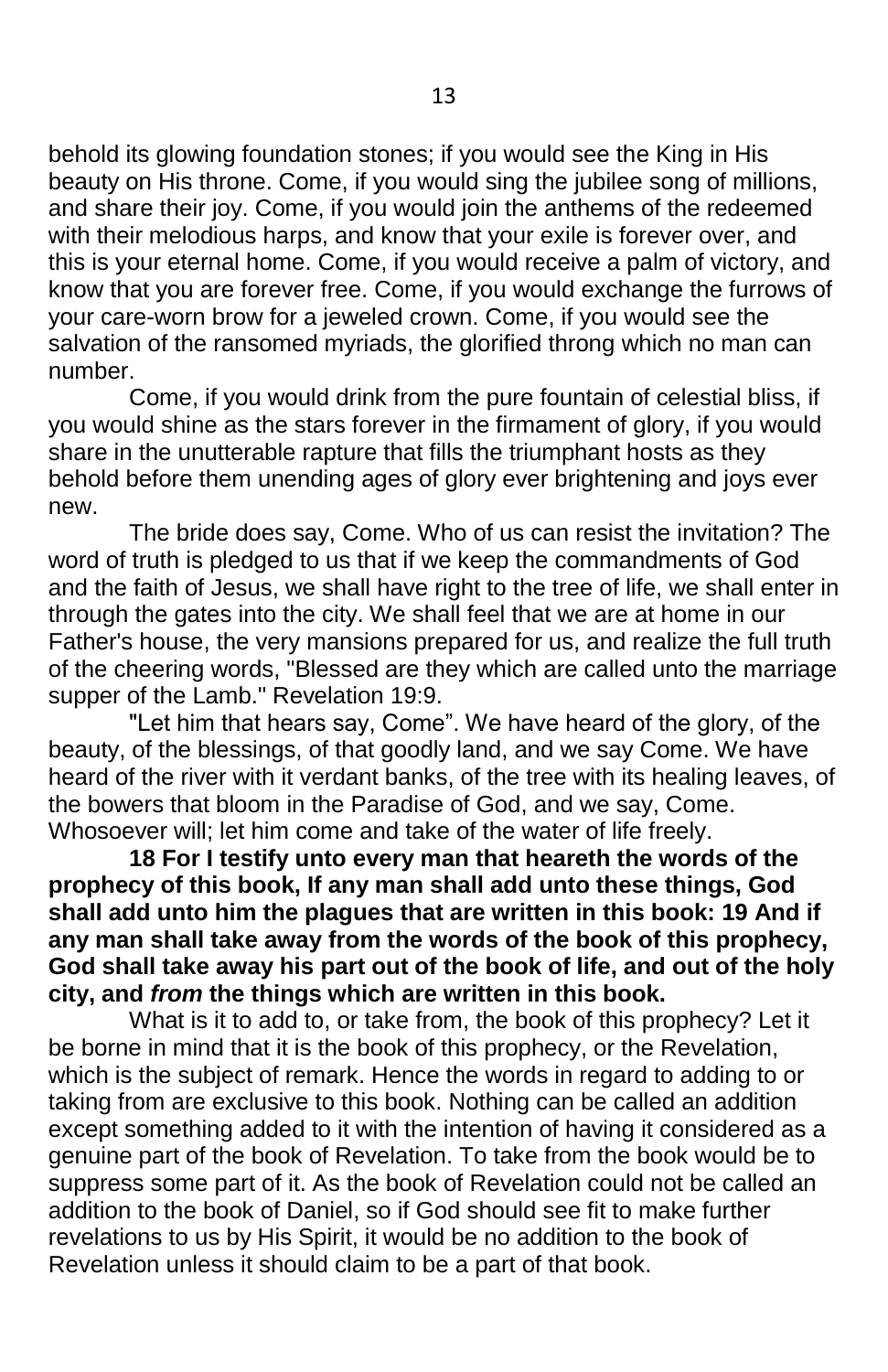**20 He which testifieth these things saith, Surely I come quickly. Amen. Even so, come, Lord Jesus. 21 The grace of our Lord Jesus Christ** *be* **with you all. Amen.**

The word of God is given to instruct us in reference to the plan of salvation. The Second Coming of Christ is to be the climax and completion of that great plan. It is most appropriate, therefore, that the book should close with the solemn announcement, "Surely I come quickly." Be it ours to join with fervent hearts in the response of the apostle, "Amen. Even so, come, Lord Jesus."

Thus closes the volume of inspiration with that which constitutes the best of all promises, and the substance of the Christian's hope, the return of Christ. Then shall the elect be gathered, and bid a long farewell to all the ills of this mortal life. How rich in all that is precious to the Christian is this promise! Wandering an exile in this evil world, separated from the few of like precious faith, he longs for the companionship of the righteous, the communion of saints. Here he shall obtain it, for all the good shall be gathered, not from one land only, but from all lands; not from one age only, but from all ages the great harvest of all the good, coming up in long and glorious procession, while angels shout the harvest home, and the timbrels of heaven sound forth in joyous concert. A song before unheard, unknown, in the universe, the song of the redeemed, shall add its thrilling notes of rapture and melody to the universal jubilee. So shall the saints be gathered, to be joyful in one another's presence forever and ever. While the glory of God, like a molten sea, bathes the immortal company.

This gathering has nothing in it but that which is desirable. The saints can but sigh and pray for it. Like Job, they cry out for the presence of God. Like David, they cannot be satisfied till they awake in His likeness. In this mortal condition we groan, being burdened, not for that we would be "unclothed, but clothed upon." We can but be "upon tiptoe" for the adoption, to wit, the redemption of the body. Our eyes are open for its visions, our ears are waiting to catch the sounds of the heavenly music, and our hearts are beating in anticipation of this infinite joy. Our appetites are growing sharp for the marriage supper. We cry out for the living God, and long to come into His presence. Come, Lord Jesus, come quickly. No tidings more welcome than the announcement that the command has gone forth from the Lord to His angels, "Gather together unto Me My elect from the four winds of heaven."

The place of gathering has nothing but attraction. Jesus, the fairest among ten thousand, is there. The throne of God and of the Lamb, in the glory of which the sun disappears as the stars vanish in the light of day, is there. The city of jasper and gold, whose builder and maker is God, is there. The river of life, sparkling with the glory of God and flowing from His throne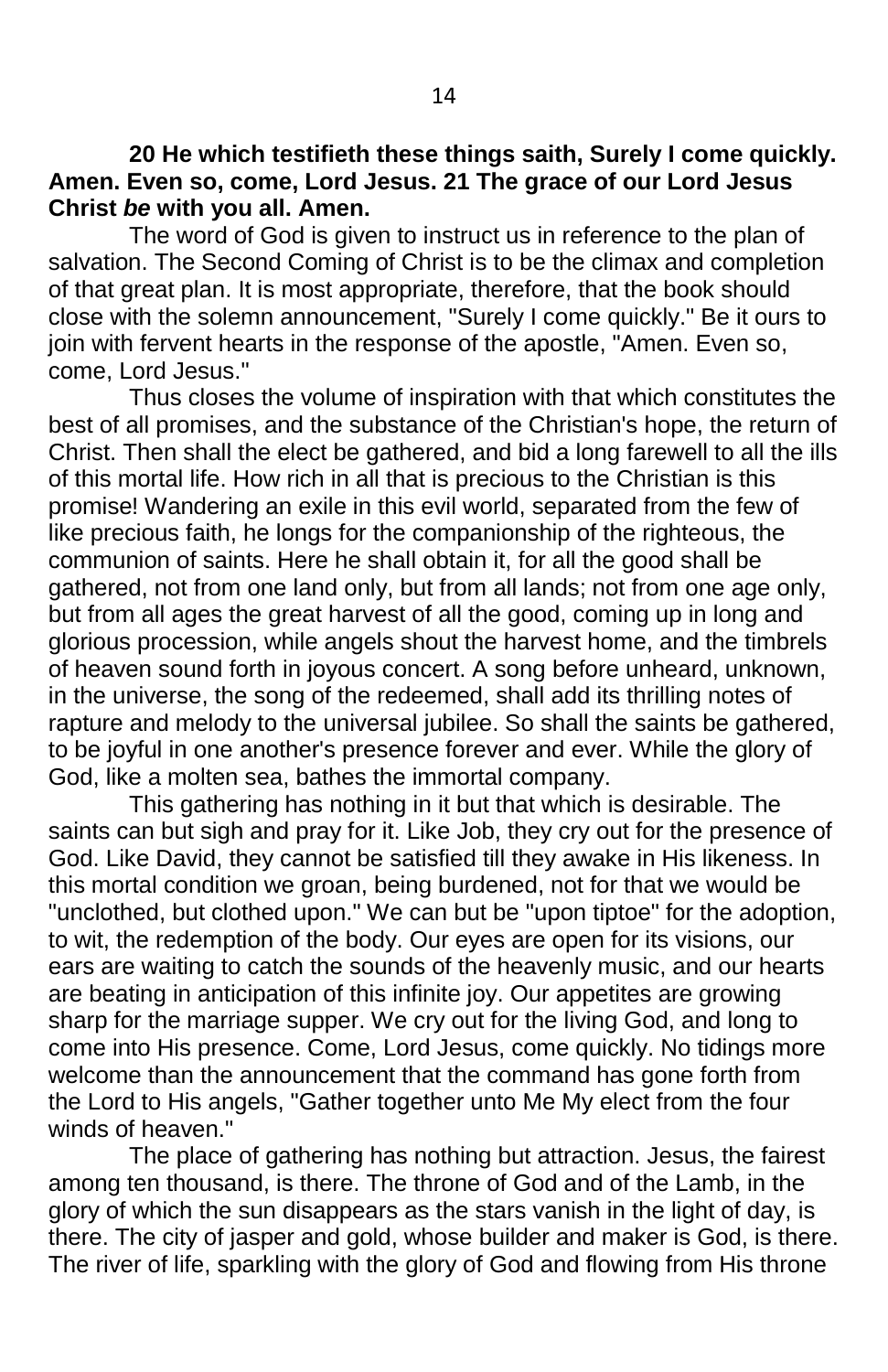in infinite leaves and life-giving fruit, is there. Abraham, Isaac and Jacob, Noah, Job, and Daniel, prophets, apostles and martyrs, the perfection of heavenly society will be there. Visions of beauty are there; fields of living green, flowers that never fade, streams that never dry, products in variety that never ends, fruits that never decay, crowns that never dim, harps that know no discord, and all else of which a taste purified from sin and raised to the plane of immortality, can form any conception or think desirable, all these will be there.

We must be there. We must bask in the forgiving smiles of God, to whom we have become reconciled, and sin no more. We must have access to that exhaustless fount of vitality, the fruit of the tree of life, and never die. We must repose under the shadow of its leaves, which are for the service of the nations, and never again grow weary. We must drink from the life-giving fountain, and thirst nevermore; we must bathe in its silvery spray, and be refreshed; we must walk on its golden sands, and feel that we are no longer exiles. We must exchange the cross for the crown, and feel that the days of our humiliation are ended. We must lay down the staff and take the palm branch, and feel that the journey is done. We must put off the garments of our warfare for the white robes of triumph, and feel that the conflict is ended and the victory gained. We must exchange the toil worn, dusty raiment of our pilgrimage for the glorious vesture of immortality, and feel that that sin and the curse can nevermore pollute us. O day of rest and triumph, and every good, delay not thy dawning. Let the angels be quickly sent to gather the elect. Let the promise be fulfilled which bears in its train these matchless glories. EVEN SO, COME LORD JESUS.